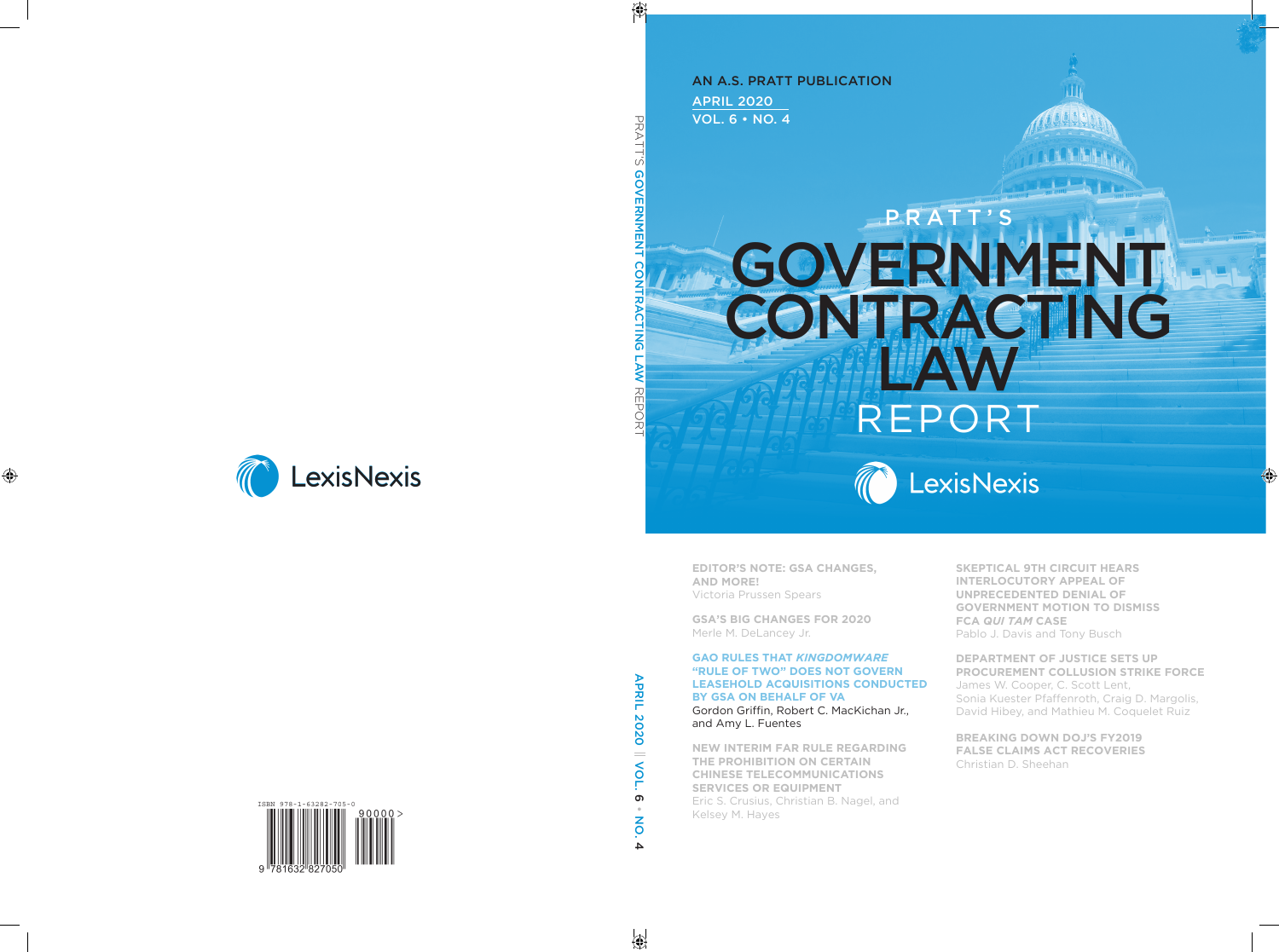# PRATT'S GOVERNMENT CONTRACTING LAW REPORT

| <b>VOLUME 6</b>                                                                                                     | <b>NUMBER 4</b>                                                                                                                                                                           | April 2020 |
|---------------------------------------------------------------------------------------------------------------------|-------------------------------------------------------------------------------------------------------------------------------------------------------------------------------------------|------------|
|                                                                                                                     |                                                                                                                                                                                           |            |
| Editor's Note: GSA Changes, and More!<br>Victoria Prussen Spears                                                    |                                                                                                                                                                                           | 117        |
| GSA's Big Changes for 2020<br>Merle M. DeLancey Jr.                                                                 |                                                                                                                                                                                           | 120        |
|                                                                                                                     | GAO Rules That Kingdomware "Rule of Two" Does Not Govern<br><b>Leasehold Acquisitions Conducted by GSA on Behalf of VA</b><br>Gordon Griffin, Robert C. MacKichan Jr., and Amy L. Fuentes | 130        |
| <b>Chinese Telecommunications Services or Equipment</b><br>Eric S. Crusius, Christian B. Nagel, and Kelsey M. Hayes | New Interim FAR Rule Regarding the Prohibition on Certain                                                                                                                                 | 136        |
| Pablo J. Davis and Tony Busch                                                                                       | <b>Skeptical 9th Circuit Hears Interlocutory Appeal of Unprecedented</b><br>Denial of Government Motion to Dismiss FCA Qui Tam Case                                                       | 139        |
| James W. Cooper, C. Scott Lent, Sonia Kuester Pfaffenroth,                                                          | Department of Justice Sets Up Procurement Collusion Strike Force<br>Craig D. Margolis, David Hibey, and Mathieu M. Coquelet Ruiz                                                          | 143        |
| Christian D. Sheehan                                                                                                | Breaking Down DOJ's FY2019 False Claims Act Recoveries                                                                                                                                    | 147        |

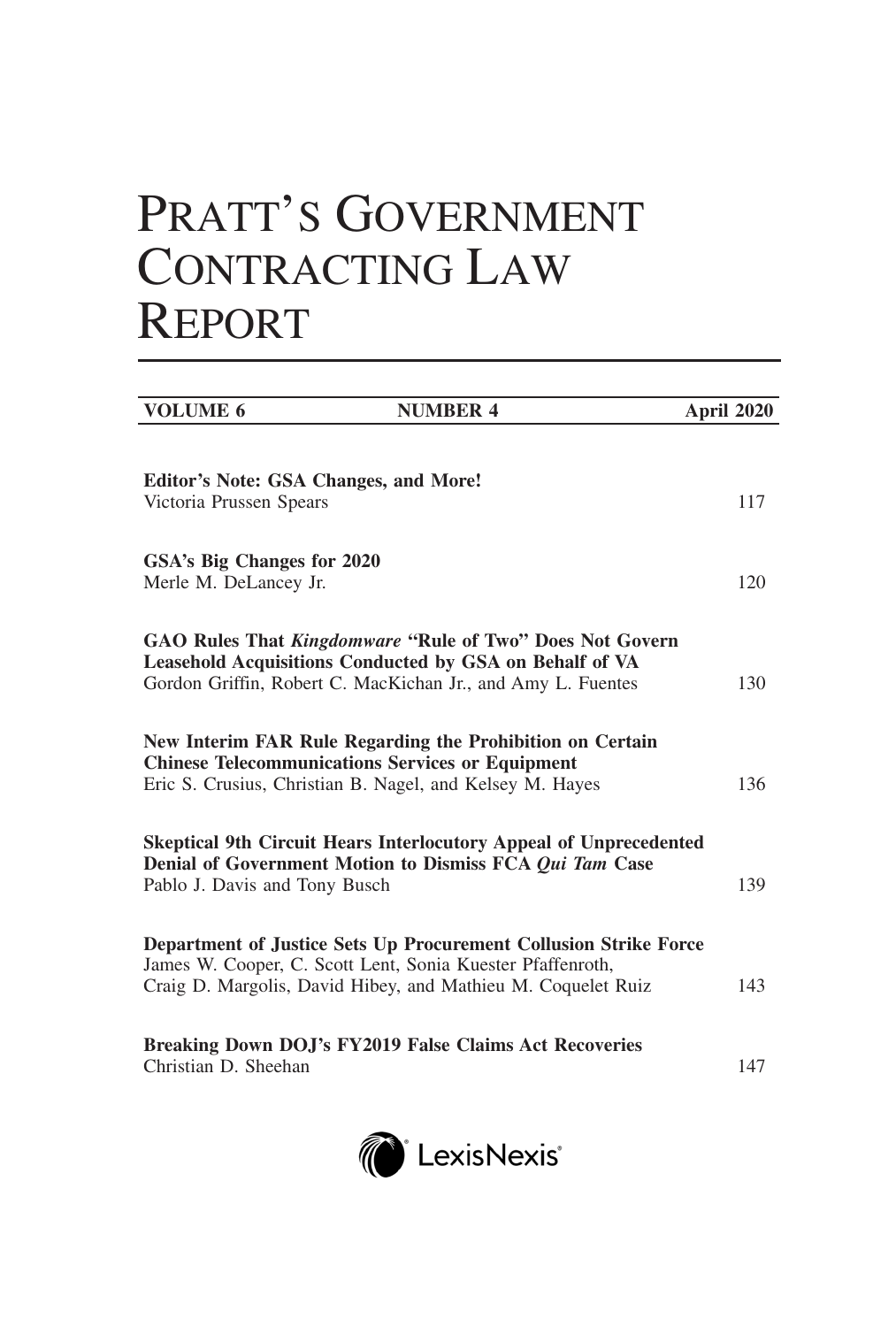#### **QUESTIONS ABOUT THIS PUBLICATION?**

| For questions about the <b>Editorial Content</b> appearing in these volumes or reprint permission,<br>please call: |                                      |  |  |
|--------------------------------------------------------------------------------------------------------------------|--------------------------------------|--|--|
|                                                                                                                    |                                      |  |  |
| For assistance with replacement pages, shipments, billing or other customer service matters,                       |                                      |  |  |
| please call:                                                                                                       | $(800)$ 833-9844                     |  |  |
| Customer Service Website http://www.lexisnexis.com/custserv/                                                       | $(800)$ 828-8341                     |  |  |
| For information on other Matthew Bender publications, please call                                                  |                                      |  |  |
| Outside the United States and Canada, please call                                                                  | $(800)$ 223-1940<br>$(937)$ 247-0293 |  |  |

Library of Congress Card Number: ISBN: 978-1-6328-2705-0 (print) ISSN: 2688-7290

Cite this publication as:

[author name], [article title], [vol. no.] PRATT'S GOVERNMENT CONTRACTING LAW REPORT [page number] (LexisNexis A.S. Pratt).

Michelle E. Litteken, GAO Holds NASA Exceeded Its Discretion in Protest of FSS Task Order, 1 PRATT'S GOVERNMENT CONTRACTING LAW REPORT 30 (LexisNexis A.S. Pratt)

Because the section you are citing may be revised in a later release, you may wish to photocopy or print out the section for convenient future reference.

This publication is designed to provide authoritative information in regard to the subject matter covered. It is sold with the understanding that the publisher is not engaged in rendering legal, accounting, or other professional services. If legal advice or other expert assistance is required, the services of a competent professional should be sought.

LexisNexis and the Knowledge Burst logo are registered trademarks of RELX Inc. Matthew Bender, the Matthew Bender Flame Design, and A.S. Pratt are registered trademarks of Matthew Bender Properties Inc.

Copyright © 2020 Matthew Bender & Company, Inc., a member of LexisNexis. All Rights Reserved. Originally published in: 2015

No copyright is claimed by LexisNexis or Matthew Bender & Company, Inc., in the text of statutes, regulations, and excerpts from court opinions quoted within this work. Permission to copy material may be licensed for a fee from the Copyright Clearance Center, 222 Rosewood Drive, Danvers, Mass. 01923, telephone (978) 750-8400.

Editorial Office 230 Park Ave., 7th Floor, New York, NY 10169 (800) 543-6862 www.lexisnexis.com

MATTHEW<sup>OBENDER</sup>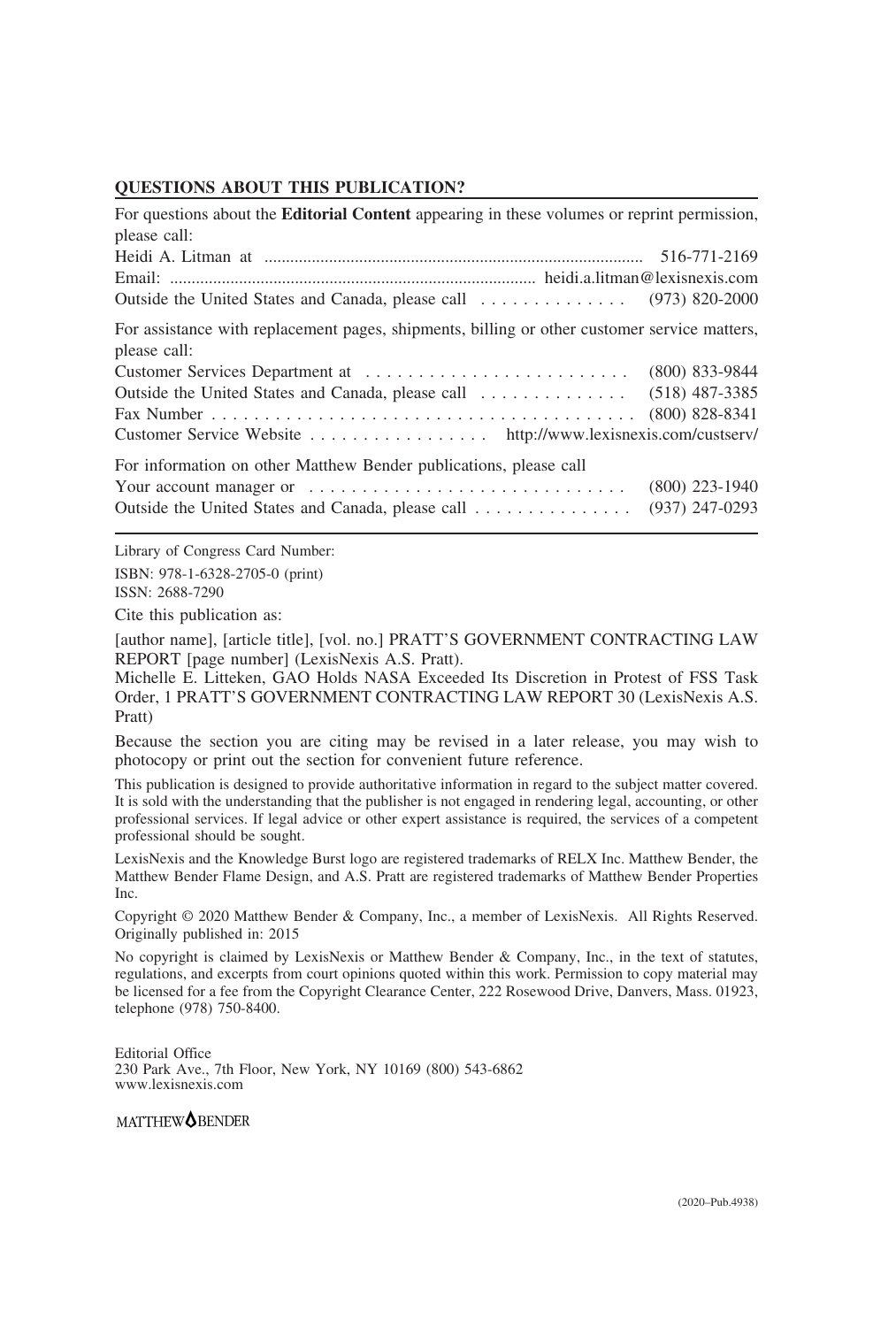## *Editor-in-Chief, Editor & Board of Editors*

#### **EDITOR-IN-CHIEF**

**STEVEN A. MEYEROWITZ** *President, Meyerowitz Communications Inc.*

#### **EDITOR**

**VICTORIA PRUSSEN SPEARS** *Senior Vice President, Meyerowitz Communications Inc.*

> **BOARD OF EDITORS MARY BETH BOSCO** *Partner, Holland & Knight LLP*

**MERLE M. DELANCEY JR.** *Partner, Blank Rome LLP*

**DARWIN A. HINDMAN III** *Shareholder, Baker, Donelson, Bearman, Caldwell & Berkowitz, PC*

> **J. ANDREW HOWARD** *Partner, Alston & Bird LLP*

**KYLE R. JEFCOAT** *Counsel, Latham & Watkins LLP*

**JOHN E. JENSEN** *Partner, Pillsbury Winthrop Shaw Pittman LLP*

> **DISMAS LOCARIA** *Partner, Venable LLP*

**MARCIA G. MADSEN** *Partner, Mayer Brown LLP*

**KEVIN P. MULLEN** *Partner, Morrison & Foerster LLP*

**VINCENT J. NAPOLEON** *Partner, Nixon Peabody LLP*

**STUART W. TURNER** *Counsel, Arnold & Porter*

**ERIC WHYTSELL** *Partner, Stinson Leonard Street LLP*

**WALTER A.I. WILSON** *Senior Partner, Polsinelli PC*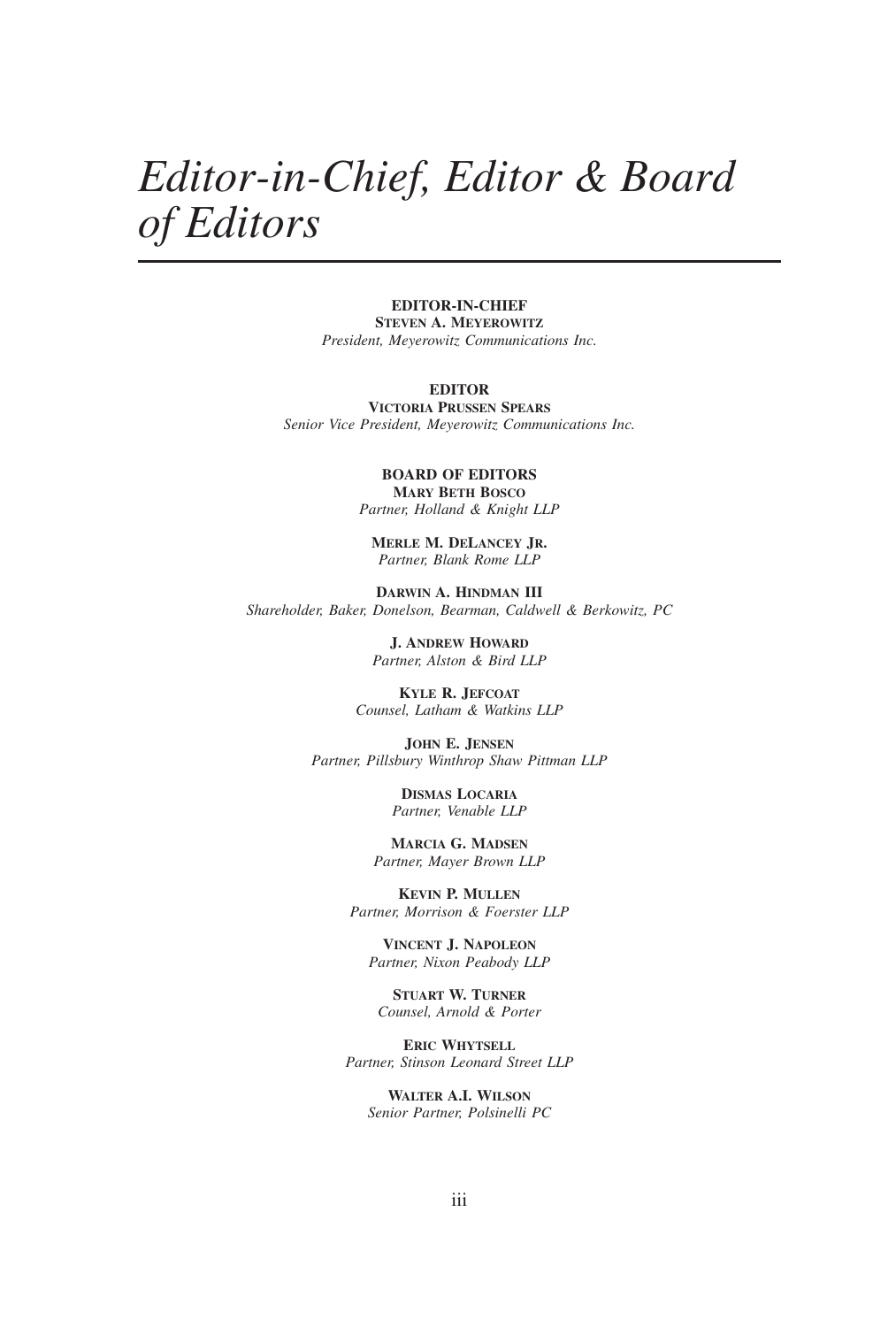PRATT'S GOVERNMENT CONTRACTING LAW REPORT is published twelve times a year by Matthew Bender & Company, Inc. Copyright 2020 Reed Elsevier Properties SA., used under license by Matthew Bender & Company, Inc. All rights reserved. No part of this journal may be reproduced in any form—by microfilm, xerography, or otherwise—or incorporated into any information retrieval system without the written permission of the copyright owner. For permission to photocopy or use material electronically from *Pratt's Government Contracting Law Report*, please access www.copyright.com or contact the Copyright Clearance Center, Inc. (CCC), 222 Rosewood Drive, Danvers, MA 01923, 978-750-8400. CCC is a not-for-profit organization that provides licenses and registration for a variety of users. For subscription information and customer service, call 1-800-833-9844. Direct any editorial inquiries and send any material for publication to Steven A. Meyerowitz, Editor-in-Chief, Meyerowitz Communications Inc., 26910 Grand Central Parkway Suite 18R, Floral Park, New York 11005, smeyerowitz@meyerowitzcommunications.com, 646.539.8300. Material for publication is welcomed—articles, decisions, or other items of interest to government contractors, attorneys and law firms, in-house counsel, government lawyers, and senior business executives. This publication is designed to be accurate and authoritative, but neither the publisher nor the authors are rendering legal, accounting, or other professional services in this publication. If legal or other expert advice is desired, retain the services of an appropriate professional. The articles and columns reflect only the present considerations and views of the authors and do not necessarily reflect those of the firms or organizations with which they are affiliated, any of the former or present clients of the authors or their firms or organizations, or the editors or publisher. POSTMASTER: Send address changes to *Pratt's Government Contracting Law Report*, LexisNexis Matthew Bender, 630 Central Avenue, New Providence, NJ 07974.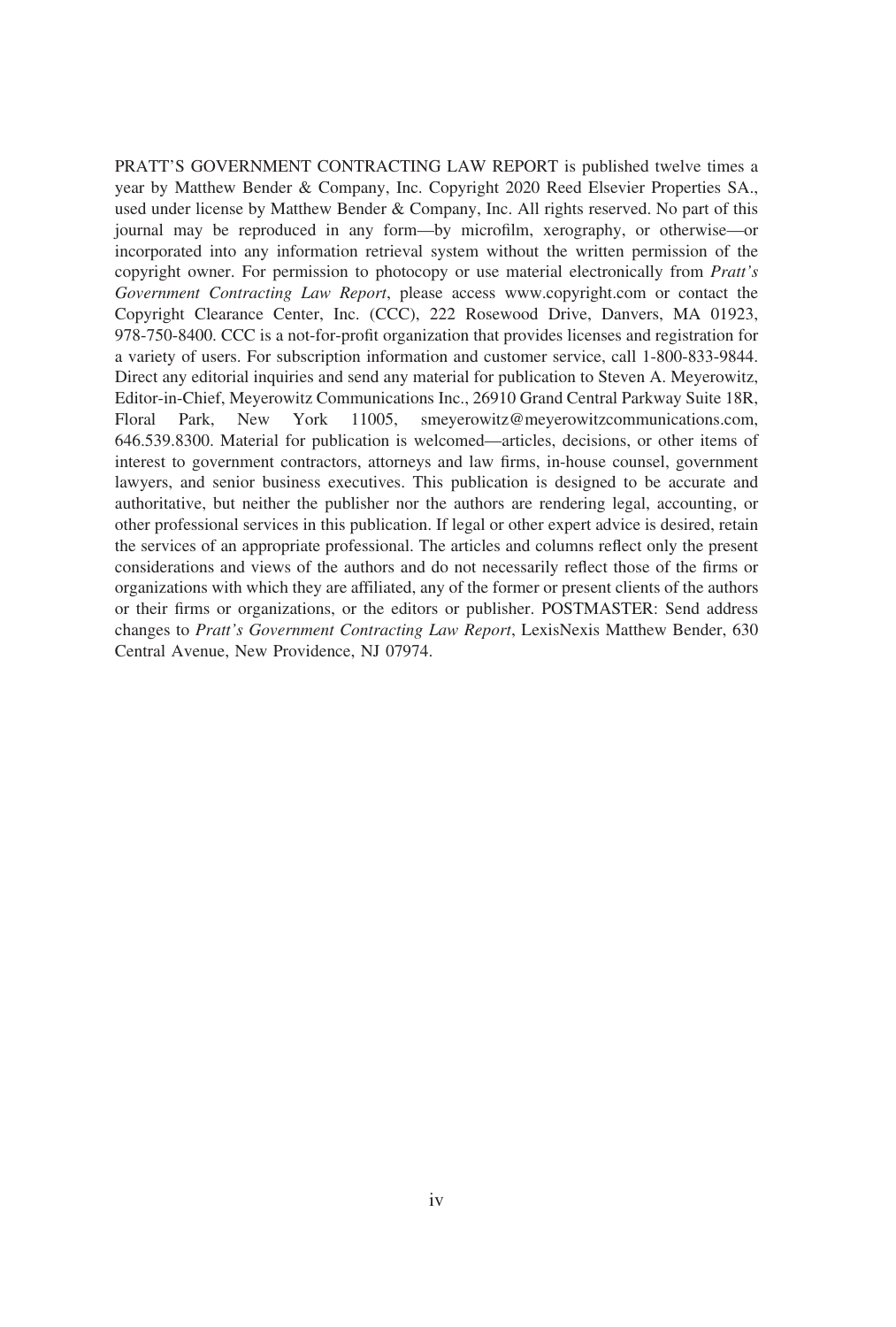### GAO Rules That *Kingdomware* "Rule of Two" Does Not Govern Leasehold Acquisitions Conducted by GSA on Behalf of VA

#### *By Gordon Griffin, Robert C. MacKichan Jr., and Amy L. Fuentes***\***

*A ruling by the U.S. Government Accountability Office addressed a question that has long troubled federal real estate practitioners that the U.S. Supreme Court left unanswered in its* Kingdomware v. United States *decision: Is the acquisition of a leasehold interest an acquisition of goods or services? The authors of this article discuss the ruling.*

The U.S. Government Accountability Office ("GAO") ruled**<sup>1</sup>** that the "Rule of Two" of the Veterans Benefits, Health Care, and Information Technology Act of 2006 ("VBA") does not require the U.S. General Services Administration ("GSA") to set aside for veteran-owned small businesses any lease procurements conducted on behalf of the U.S. Department of Veterans Affairs ("VA").

This ruling addresses a question that has long troubled federal real estate practitioners that the U.S. Supreme Court left unanswered in its *Kingdomware v. United States***<sup>2</sup>** decision: Is the acquisition of a leasehold interest an acquisition of goods or services?

According to GAO, it is not, and this distinction between goods and services and leasehold interests means that the VBA does not govern the acquisition of leasehold interests by another agency on behalf of the VA.

#### **MAJOR TAKEAWAYS**

• For the first time, an adjudicative body has directly addressed the question of whether the Rule of Two in the VBA applies to GSA acquisitions of leases on behalf of the VA. According to GAO's decision

**<sup>\*</sup>** Gordon Griffin (gordon.griffin@hklaw.com) is a partner and federal real estate attorney at Holland & Knight LLP representing building owners, real estate developers, real estate investment trusts, and asset managers in all aspects of General Services Administration lease procurement and negotiation, lease administration, and litigation of lease disputes. Robert C. MacKichan Jr. (robert.mackichan@hklaw.com) is a partner at the firm and leader of the firm's GSA Leasing and Federal Real Estate Team within the Litigation and Dispute Resolution Practice. Amy L. Fuentes (amy.fuentes@hklaw.com) is an associate at the firm focusing her practice on government contracts litigation and counseling.

**<sup>1</sup>** https://www.gao.gov/assets/710/703565.pdf.

**<sup>2</sup>** https://www.supremecourt.gov/opinions/15pdf/14-916\_6j37.pdf.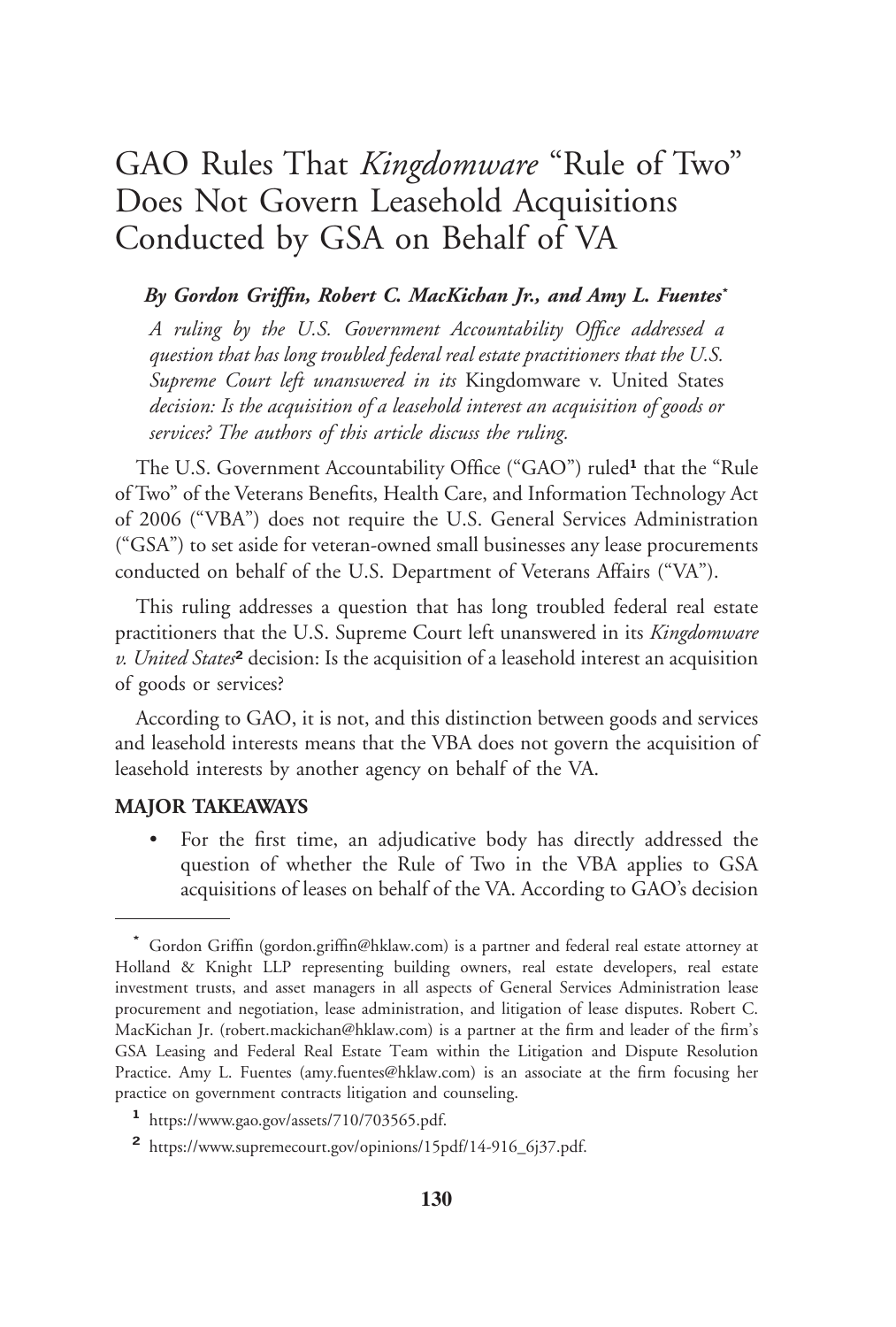in *Cross & Company, LLC*, **3** it does not.

- "Goods and Services," as referenced in the VBA, *does not* include leasehold interests, even when those leases require design and construction services.
- Government contractors should be aware that following the *Cross & Company* decision, agencies with independent leasing authority may determine that the Federal Acquisition Regulation ("FAR") does not apply to leasehold acquisitions.

#### **BACKGROUND—THE VBA AND THE U.S. SUPREME COURT'S** *KINGDOMWARE* **DECISION**

In 2006, Congress passed, and President George W. Bush signed into law, the VBA, which requires the VA to set aside procurements for veteran-owned small businesses when the Contracting Officer reasonably believes that there could be two or more small, veteran-owned business that will submit offers (the "Rule of  $Two$ "):

Except as provided in subsections (b) and (c), for purposes of meeting the goals under subsection (a), and in accordance with this section, a contracting officer of the Department shall award contracts on the basis of competition restricted to small business concerns owned and controlled by veterans if the contracting officer has a reasonable expectation that two or more small business concerns owned and controlled by veterans will submit offers and that the award can be made at a fair and reasonable price that offers best value to the United States.**<sup>4</sup>**

The Rule of Two requires the VA to set aside procurements for veteranowned small businesses ("VOSBs") or service-disabled veteran-owned small businesses ("SDVOSBs") when market research indicates that two or more such entities would submit offers, assuming the award can be made at a fair and reasonable price.

The VBA also contains a provision that governs certain procurements made by other agencies on behalf of the VA:

If after December 31, 2008, the Secretary enters into a contract, memorandum of understanding, agreement, or other arrangement with any governmental entity to acquire goods or services, the Secretary

**<sup>3</sup>** B-417971 (Comp. Gen. Dec. 20, 2019).

**<sup>4</sup>** 38 U.S.C. § 8127(d), *available at* https://uscode.house.gov/view.xhtml?req=granuleid:USCprelim-title38-section8127#=0&edition=prelim.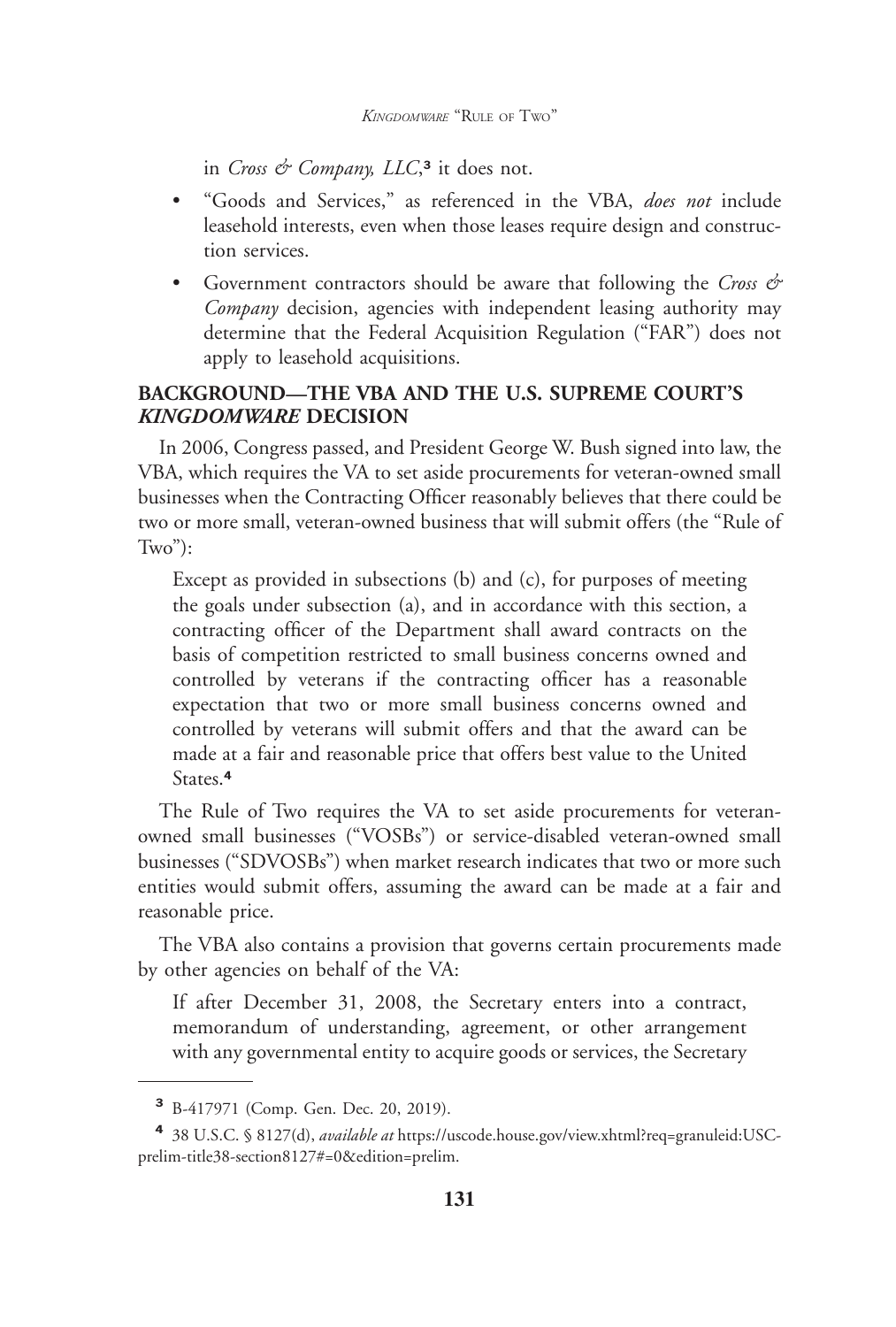shall include in such contract, memorandum, agreement, or other arrangement a requirement that the entity will comply, to the maximum extent feasible, with the provisions of this section in acquiring such goods or services.**<sup>5</sup>**

This provision essentially states that when the VA uses another agency to procure goods and/or services on its behalf, the Rule of Two also applies, and such procurements must be set aside if the requirements of section 8127(d) are met.

For several years after the passage of the Act, the VA maintained that the Rule of Two was discretionary, and not mandatory (especially if the VA had met its set-aside goals). Many veteran-owned contractors disagreed, and GAO entertained a number of protests by contractors seeking to force the VA to set aside contracts for procurements for goods and services conducted on the GSA's Federal Supply Schedules ("FSS"). GAO sustained a number of these protests, but the VA refused to follow GAO's recommendation to set aside awards and reprocure requirements from a pool of eligible veteran-owned businesses.

After several such iterations, GAO finally indicated in *Kingdomware Technologies-Reconsideration*, **6** that it would no longer entertain these protests. GAO explained its rationale as being because of the lack of meaningful remedy available in its forum and the U.S. Court of Federal Claim's ("COFC") decision to uphold the VA's interpretation:

Although our Office is not bound by the court's decisions, its decision in *Kingdomware*, together with the VA's position on the meaning of this statute, effectively means that protesters who continue to pursue these arguments will be unable to obtain meaningful relief. Consequently, under these circumstances, we will no longer consider protests based only on the argument that the VA must consider setting aside procurements for SDVOSBs (or VOSBs) before conducting an unrestricted procurement under the FSS.**<sup>7</sup>**

The contractor disagreed with this decision and brought a protest along the same grounds at COFC (which upheld the VA's position), the U.S. Court of Appeals for the Federal Circuit (which affirmed COFC's decision below), and finally to the Supreme Court, which ruled as follows:

Congress' use of the word "shall" demonstrates that § 8127(d) man-

**<sup>5</sup>** 38 U.S.C. § 8127(i).

**<sup>6</sup>** B-407232.2, Dec. 13, 2012, 2012 CPD ¶ 351, *available at* https://www.gao.gov/assets/b-407232.2.pdf.

**<sup>7</sup>** *Id*. at 3.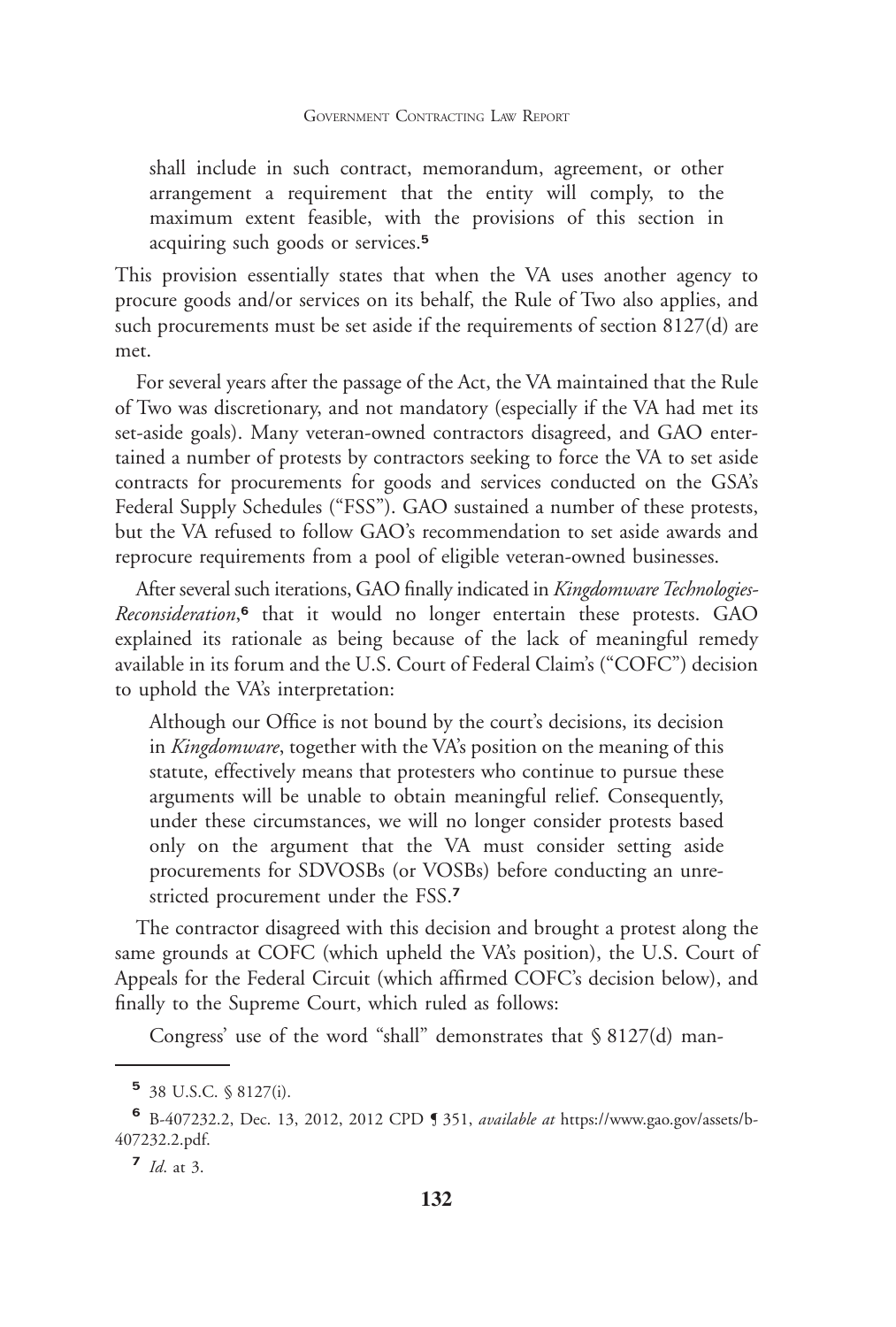dates the use of the Rule of Two in all contracting before using competitive procedures . . . Accordingly, the Department shall (or must) prefer veteran-owned small businesses when the Rule of Two is satisfied.**<sup>8</sup>**

In short, the Supreme Court sided with GAO, overruling the Federal Circuit, and in doing so, required the VA to set aside all contracts**<sup>9</sup>** meeting the Rule of Two prescribed by the VBA.

Notably, however, the question posed by the contractor in *Kingdomware* was limited to the scope of the contract at issue, which was a contract for software development services.

#### *CROSS & COMPANY:* **GAO DETERMINES THAT THE RULE OF TWO IS LIMITED IN SCOPE FOR AGENCIES OTHER THAN THE VA FOR THE PROCUREMENT OF GOODS AND SERVICES**

#### **The Pre-Award Protest**

In summer 2019, a VOSB protested the terms of a request for lease proposals ("RLP") issued by the GSA for the lease of space to be used as a communitybased outpatient clinic ("CBOC") by the VA in the Pittsburgh, Pennsylvania, area. The protestor argued that, because the RLP did not set aside the procurement for VOSB's, the solicitation violated the VBA. Specifically, the protestor alleged that "the statutory intent of 38 U.S.C. § 8127(i) is to extend the mandatory requirements of 38 U.S.C. § 8127(d) to instances where another governmental entity is conducting the procurement on behalf of the VA."**<sup>10</sup>**

GSA defended its refusal to set aside this procurement:

GSA first argues that the rule of two does not apply to this procurement because 38 U.S.C. § 8127(d) applies only to contracts awarded by a VA contracting officer, whereas this procurement is conducted by GSA, through a GSA lease contracting officer, and utilizing GSA's authority pursuant to 40 U.S.C. § 585. Second, GSA argues that 38 U.S.C. § 8127(i) applies only to the acquisition of goods and services, which does not include leasehold interests.**<sup>11</sup>**

**<sup>8</sup>** 136 S. Ct. 1969, 1977 (2016).

**<sup>9</sup>** Government leases *are* government contracts. *See Forman v. United States*, 767 F.2d 875, 879 (Fed. Cir. 1985) (noting that Government leases are government contracts). Accordingly, following the U.S. Supreme Court's decision in *Kingdomware*, the Rule of Two must apply to lease acquisitions conducted by the VA on its own behalf, as noted by GAO in the *Cross & Company* decision.

**<sup>10</sup>** *Cross & Company*, *supra* note 3.

**<sup>11</sup>** *Id*.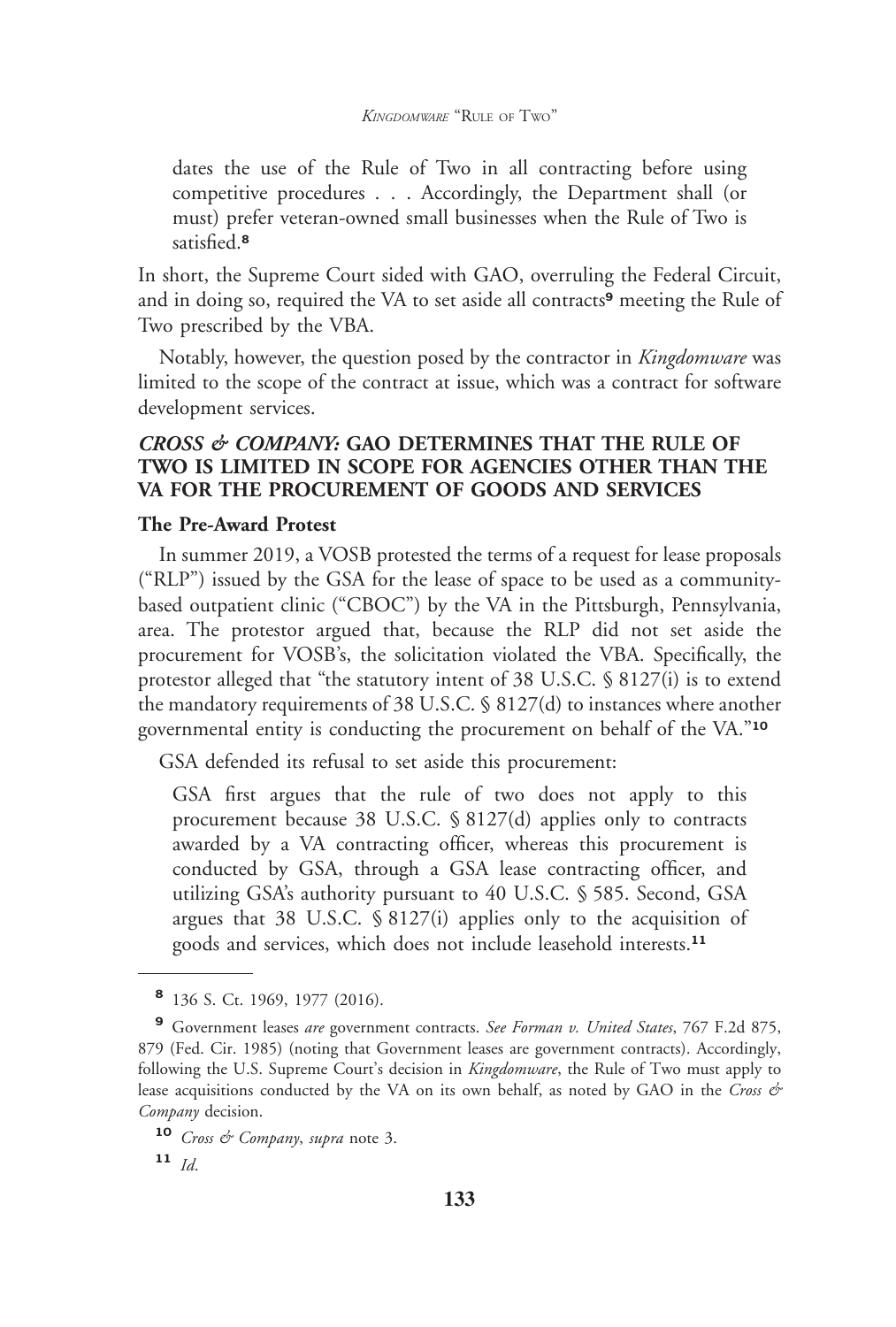#### **GAO Declares the Rule of Two Is Inapplicable to GSA Lease Acquisitions**

Following its statutory analysis and consideration of the parties' respective arguments, GAO unambiguously held in *Cross & Company* that the Rule of Two *does not* apply when GSA conducts a leasehold acquisition on behalf of the VA because the VBA only requires other agencies to set aside procurement for "goods and services" and leasehold interests are neither goods nor services:

Here, we conclude that the mandatory preference in 38 U.S.C. § 8127(d) does not apply to this procurement. While the plain language of the statute establishes a mandatory preference for VOSBs and SDVOSBs, it also limits the application of the mandatory preference in subsection 8127(d) to when the VA conducts the procurement. In contrast, the conduct of a procurement by another governmental entity on behalf of the VA is addressed in subsection 8127(i).

We also conclude that 38 U.S.C. § 8127(i) does not apply to this procurement because GSA is not acquiring goods or services, but is acquiring a leasehold in real property. . . . \*\*\*

[W]e find that it is reasonable for GSA to interpret the statutory language in  $\S 8127(i)$  to limit the application of the rule of two specifically to the acquisition of goods or services, when another governmental entity is conducting the procurement. \*\*\*

[A]s the protester's arguments are not borne out by the plain meaning of unambiguous statutory language, we find that the [Act] is not applicable to GSA's procurement of real property leases here.**<sup>12</sup>**

In short, GAO held that the provision of the VBA governing procurements by agencies other than the VA (Section 8127(i) of the Act), was limited in scope to the procurement of goods and services, and that leasehold interests are neither goods nor services. Accordingly, the Rule of Two provision is inapplicable to the acquisition of leasehold interests.

#### **IMPLICATIONS AND TAKEAWAYS FROM GAO'S** *CROSS & COMPANY* **DECISION**

GAO's decision in *Cross & Company* has the potential for wide-ranging implications for government landlords. The FAR limits its own applicability to

**<sup>12</sup>** *Id.* (internal citations omitted).